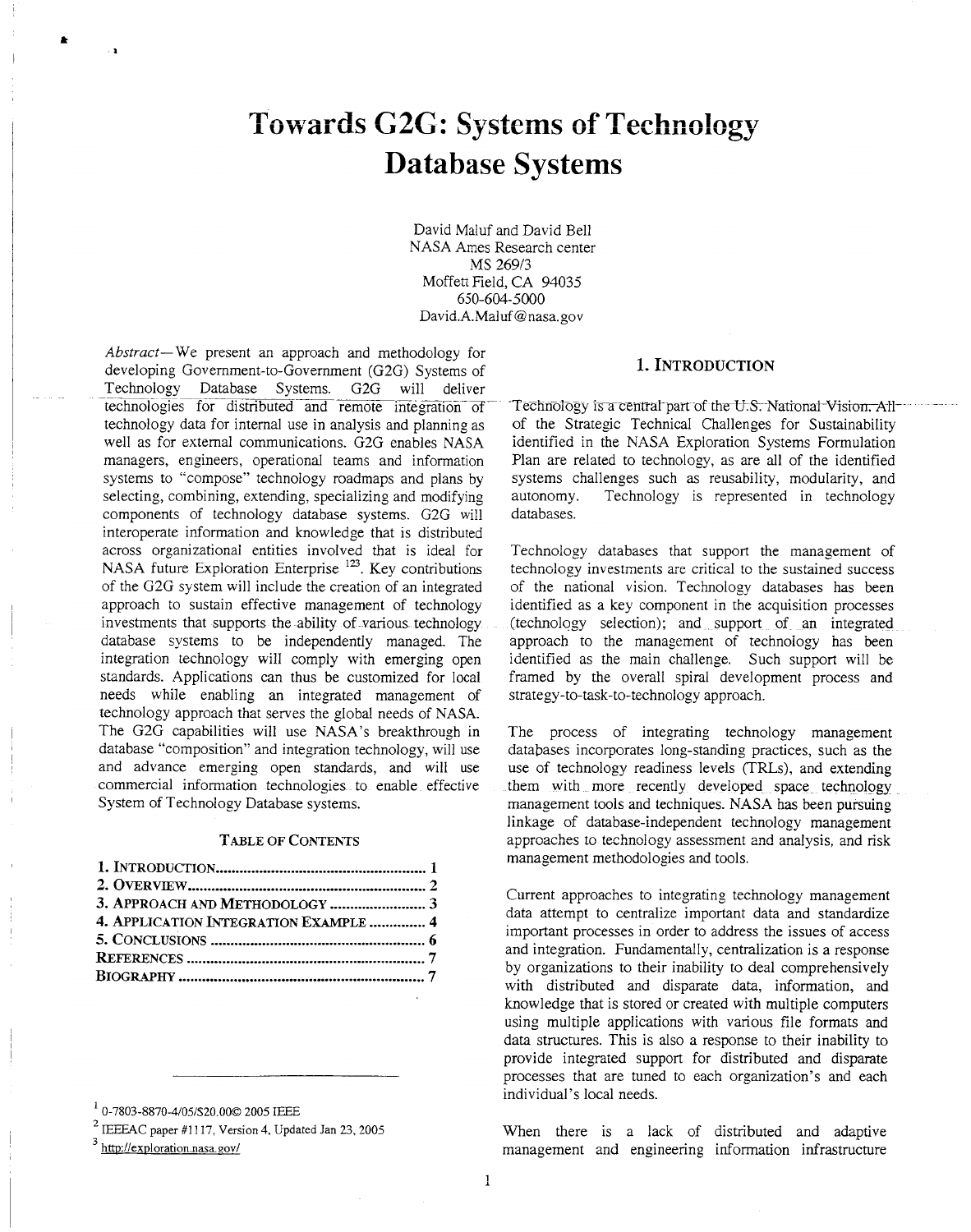architectures, there are incompatible databases, information services and management applications. These "islands" of incompatibility exist not only between organizations but also within them, where departments are unable to efficiently share key information. This same inability to deal with the distributed nature of work and the extreme fragmentation of data and information has prevented NASA from developing an integrated approach to the management of technology in the past, and prevents NASA from doing so now.

Centralization of technology databases and standardization of technology management processes across the diverse set of participants in NASA is infeasible and undesirable. While most research and development organizations use standard phase-gated processes to manage technology (E.g.,<br>  $\frac{1}{2}$ ,  $\frac{1}{2}$ ,  $\frac{1}{2}$ ,  $\frac{1}{2}$ ,  $\frac{1}{2}$ ,  $\frac{1}{2}$ ,  $\frac{1}{2}$ ,  $\frac{1}{2}$ ,  $\frac{1}{2}$ ,  $\frac{1}{2}$ ,  $\frac{1}{2}$ ,  $\frac{1}{2}$ ,  $\frac{1}{2}$ ,  $\frac{1}{2}$ ,  $\frac{1}{2}$  $(1-4)$ , studies show that enforcing a single-management process across diverse research and development activities can significantly inhibit sustained innovation and effectiveness ([5, 6]).

> One underlying aspect of the System of Technology Database Systems is to demonstrate the hypothesis that sustained effectiveness in the management of technology investment requires supporting a diversity of technology databases and applications customized for locai needs rather than a one-size-fits-all or one-vendor approach. A second aspect to be delivered in the longer term is the hypothesis that automatic composition of technology analyses from multiple technology databases (including simulation models) is necessary for sustained effectiveness. This alternative frames the role for NASA leadership in advancing the science of information integration for systems of technology database systems.

#### *Objectives, including Specific Aims*

The general objective of *G2G* is to provide an integrated approach to the management of technology investment for the Exploration Systems. Specific objectives include:

- The capability to enable decision making and system of technology database systems queries by finding, integrating, and composing models and data from technology databases, and running risk and lifecycle analyses and simulations
- A technology database capability for NASA to answer, based on requirements key measures and strategic technical challenges and on a priority basis, the needed capability and/or technology queries that may exist for short and long term goals.
- A proof-of-concept capability integrating multiple technology databases in support of *spiral technology development* at project, enterprise, agency and government levels.
- Enable *sustainability* over time to address the multigenerational aspect of the Exploration Enterprise (including inevitable changes in NASA personnel and changes in external contracts).
- *G2G* is planned to impact systems development and testing within NASA as R&D progresses and within the NASA research investment. In the context of the NASA Exploration Systems Formulation Plan, the *G2G*  maps to the NASA Strategic Plan *2005* for all outcomes.

# *2.* **OVERVIEW**

The function of the systems of technology database system is twofold: 1) integration—to develop integrated technology database testbeds for NASA mission directorates, 2) *composztioa-* to use the testbeds as a proof-of-concept for information synthesis in a system of technology database systems, namely a *"composition"* approach, leading to demonstration of the automatic composition of technology roadmaps and plans from program and project databases,<br>simulation models and operational processes of dels and operational processes of<br>fidelity for technology reporting, heterogeneous fidelity for technology reporting, coordination, analysis, and decision-making.

In collaboration with selected NASA programs, *G2G* will baseline current NASA technology databases and technology management methods, develop a reference multi-vendor architecture using the IEEE standard for architectural descriptions of software-intensive systems *[7],*  develop a multi-institution multi-database testbed using the architecture, and use spiral development to validate and improve the architecture relative to the baseline that changes with each spiral.

The integration approach for a System of Technology Database Systems supports the ability for various technology database system developers to customize databases and applications for local needs while enabling an integrated management of technology data that serves the global needs of NASA. NASA has defined a new database interface standard in partnership with industry to preserve government assets and avoid data and component migration and/or rewrites. Multi-technology vendors can thus use the same data over time.

Below are selected functions:

The System of technology database systems approach in a context of use for composition *(e.g.,* project- and enterprise-level technology); demonstrate the capability for a prioritized set of technology management applications answering queries on NASA key measures and strategic technical challenges (databases to be integrated include **NASA** Technology Inventory, Active Risk Management, Document Management).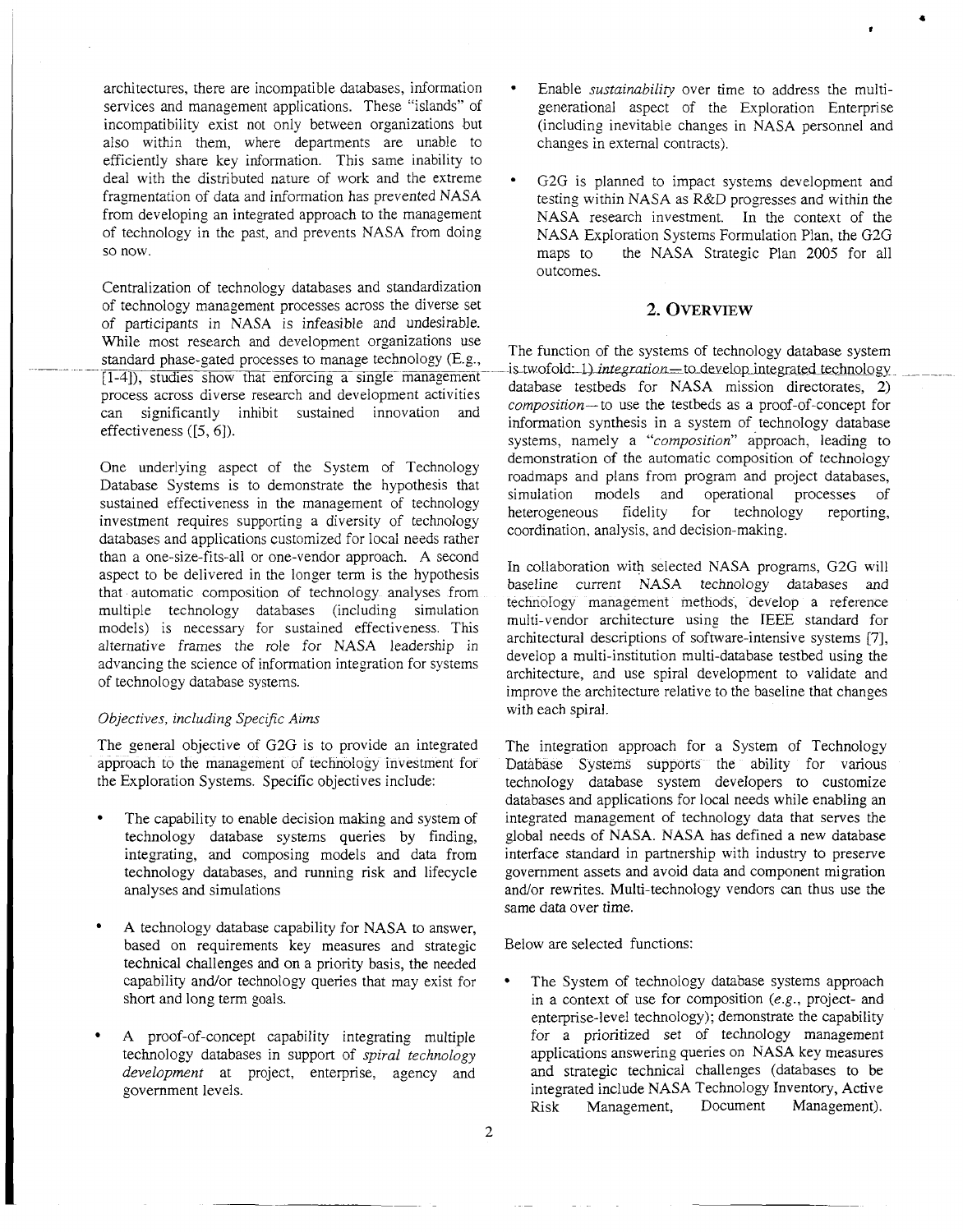$\bullet$ System of technology database systems in multiple contexts of use including connection to NASA's Integrated Financial Management Program (IFMP).

The *G2G* is a database product and requires strong competences in technology database and management of technology research, in enterprise quality storage and collaborative systems development, and in project management. *G2G* functions builds upon NASA successful collaborations with industry leaders in information technology. Key customers will be project, enterprise, agency and government stakeholders.

## 3. APPROACH AND METHODOLOGY

The overall approach to developing *G2G* is a system of systems approach which breaks down into two capabilities: a) composition- information synthesis for technology management decision making, and b) integrationintegrated access across multiple technology database systems.

#### *COMPOSITION*

The approach we take in the concept of operation of a System of Technology Database Systems is designed to *retrieve answers* to the concept of *sustainability.* Queries are framed to the notion of affordability, reliability/safety and effectiveness as the inherent *parameters* at the system and sub-system levels. System of Technology Database Systems can answer queries on system costs for design, development, test and engineering (DDT&E). In other words, the overarching objective (hypothesis) of a System of Technology Database Systems is to answer- in **queryable form-** questions about the program and project investment portfolio and other NASA investments, composing management documents using multiple technology databases (Figure 1).

The fundamental approach to the problem of composition for the proposed system of technology database system is to construct a meta-database schema that maps parametrically (e.g. taxonomy decomposition and mapping) to strategic planning systems challenges (e.g. margins and redundancy, reusability, modularity, autonomy, data-rich virtual presence) to the technology investment database systems

#### *INTEGRATION*

The integration component challenge for structured and semi-structured information with diverse fidelity and pedigree is easier than the composition task. This component will be developed based on emerging open standards (e.g. World-Wide-Web Consortium (W3C) and Internet Engineering Task Force (IETF) standards) including XML[8] and XML extensions for content and

representation (RDF, RSS)[9], XSLT[IO], which is the standard for transformation of XML documents from one syntax to another, and WebDAV[11], another standard capability that defines HTTP extensions to sustain a distributed management of system of technology database systems. XDB[12], is a proposed extensible database standard that benefits from NASA patent-pending inventions that enable a schema-less approach for integration. NASA has defined the XDB standard in partnership with industry to preserve government assets and avoid data and component migration and/or rewrites for information sustainability over time [13, 141. Multitechnology vendors can thus use the same data and structures (Figure *2).* 

Current and future technology database systems have strong notions of interfaces. These interfaces allow binding to services provided by their corresponding architectures where their interfaces are described. XML is now accepted as the declarative interface and will be embraced as the core driver for a System of Technology Database Systems to allow database systems type definitions **as** the grammars and structures of the markup language.

#### *METHODOLOGY*

The architectural description (AD) for this approach is structured following the IEEE Recommended Practice for Architectural Description of Software-Intensive Systems (IEEE *Sid 1471-2000 [7])* iterative 2:chitecture fer an evolutionary system. *G2G* builds upon a multi-institution testbed that integrates a variety of technology databases and management applications to serve as a proof-of-concept for the reference architecture. *G2G* provides integration across multiple information sources and the initial interoperation demonstration provides integrated access to mission technology databases (at the Johnson Space Center - JSC) and to NASA engineering databases through the Engineering Data Management System (EDMS). In a later phase, systems like IFMP, which is an agency wide MIS system for NASA business systems and processes, will be integrated into a Systems of Technology Database. We will demonstrate a *Systems composition* approach, leading to a sequence of demonstrations of automatic and project databases simulation models and operational processes of heterogeneous fidelity for technology reporting, coordination, analysis. and decision-making. The table below describes the databases and applications that *G2G* is integrating in the initial testbeds. The XDB Application Programming Interfaces (API) enables systems support for human-computer, computer-computer, and human-human communications. The "Program Management Tool-Erasmus Application Integration" is one example of how the emerging NASA standard has been used to integrate technology databases for the management of technology. This applications is described in detail in the following section. Figure 1 illustrates how the API can be used to compose custom reports from a diversity of technology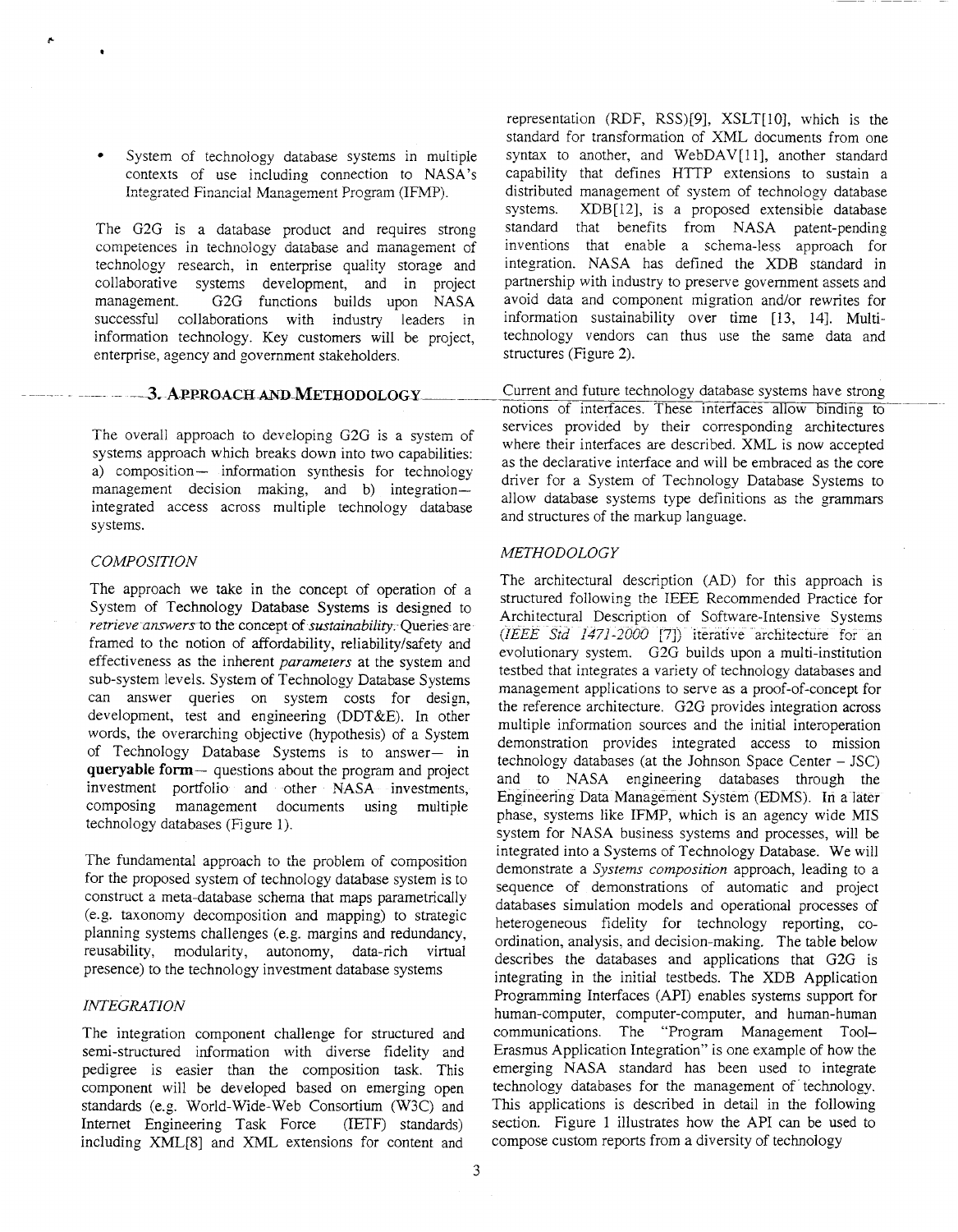

Figure 1. Illustration of the composition of a project plan from a diversity of technology databases and component databases.



Figure 2. Diversity of technology management applications for tasks such as technology maturation and gap analysis to utilize a diversity of technology databases.

databases. G2G works to coordinate effectively with and, where possible, leverage other technology database investments. As a subsystem, G2G institutes a selfsupporting H&RT system component for Project Prometheus and the Centennial Challenges program. External to exploration systems goals, G2G is a capability that can interoperate with other enterprises concerning R&D and with other agencies.

#### **4. APPLICATION INTEGRATION EXAMPLE**

We present a description of an actual application integration example where interoperation is provided across two major NASA agency wide applications.

The Erasmus Program Management System is a NASA agency-wide program management system. Erasmus is a

dashboard that provides Project Managers, Program Managers, Theme Directors, and Associate Administrators with an information systems tool that supports the management accountability and performance measurement process. Projects and programs can be sorted and viewed by Enterprise, Project Type, Theme, Stoplight Status, or many other parameters. The Erasmus system is updated monthly to include key accomplishments, top issues, reserves status, risk matrix, estimate to complete, quality and performance indicators, and human capital assessment schedule status.

The NASA ECS (Engineering for Complex Systems) Program uses a customized system, PMT (Program Management Tool), which allows insight into program management at a finer detail. Thus, to support both Program and Agency requirements, ECS is required to periodically synchronize the information between systems.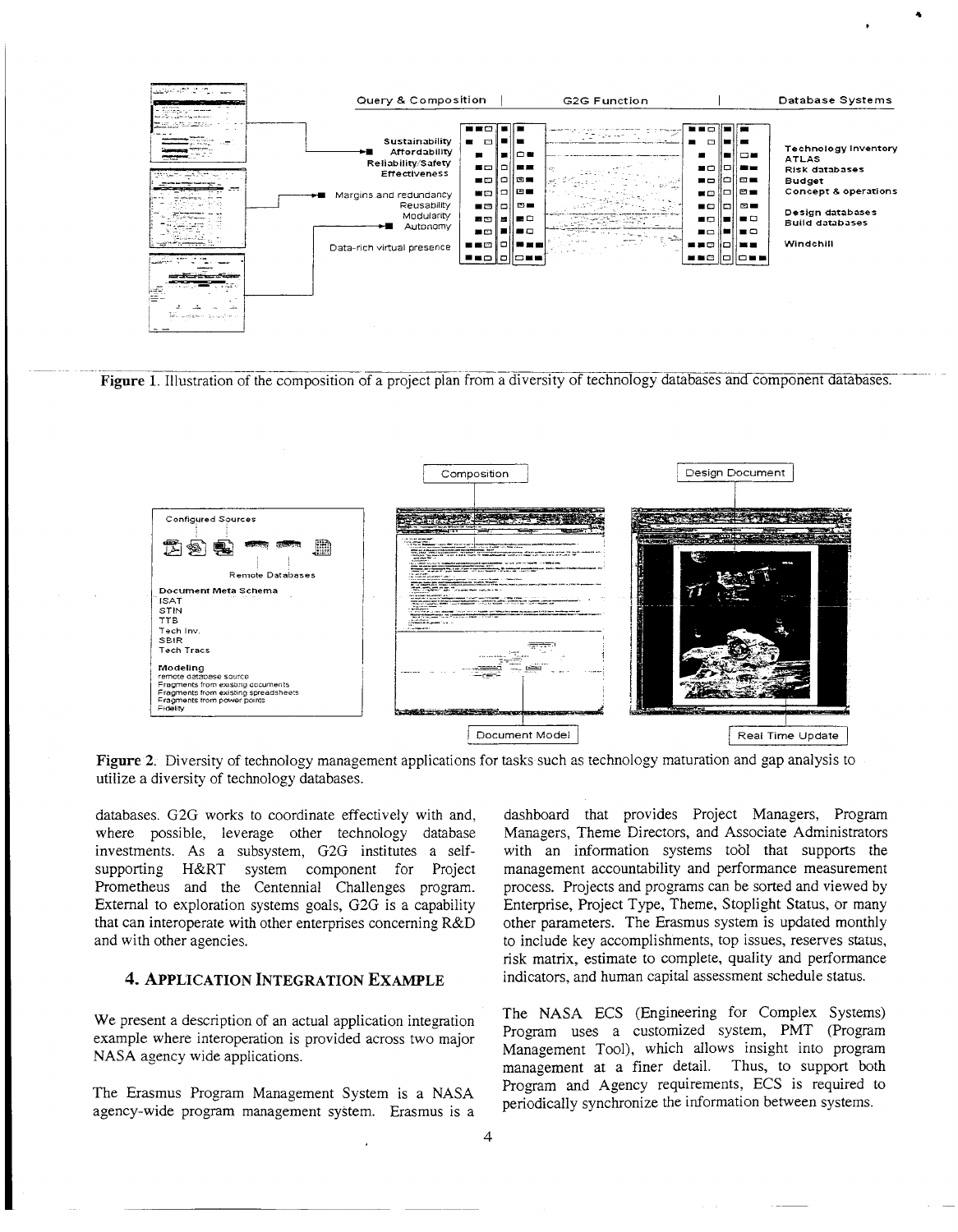**Table 1.** Databases and applications integrated

.

|            | Description                                                   |
|------------|---------------------------------------------------------------|
| <b>NTI</b> | NASA Technology Inventory - Enterprise-level tracking         |
| ARM        | Active Risk Manager - Managing project-level technology risks |
| Windchill  | Product data management at JSC, OExS and other NASA centers   |
| IFMP       | NASA HQ agency-level Integrated Financial Management          |
| RAD/JPL    | NASA risk and anomaly database; mishap anomaly database       |
|            |                                                               |

The ultimate goal is to provide a seamless integration between PMT with Erasmus, to improve ECS productivity and provide timely and accurate information to Agency and Program managers by eliminating the need to update both management systems and improve data consistency between them.

Interoperability can be said to mean that the functional characteristics of a system should stay constant across different operating system platforms, programming languages, data models and hardware. This problem is difficult to solve when the systems are based on differing architectures. Erasmus is based on Macromedia ColdFusion, and PMT is based on J2EE (Java 2 Enterprise Edition), each having a preferred communication protocol. Several standards are used to address this architectural mismatch including: 1) Extensible Markup Language (XML) as the interlingua, 2) the emerging NASA XDB extensible database standard for query-based XML transformation and 3) the W3C Simple Object Access Protocol (SOAP). Web Services enabled by these standards offer a greatly simplified method of client/server and server/server communications. Web Services enabled by these standards offer a greatly simplified method of client/server and server/server communications. Previously, low-level programming methods were required to implement this distributed processing model. With Web Services, communication and transactions are facilitated using the universally understood XML (Extensible Markup universally understood XML (Extensible Markup Language) over HTTP, the same method of communication for web browsers. This approach also solves problems with communication through firewalls. To integrate these architecturally different systems, a Web services interface to

Erasmus was created and an Erasmus XML template document was defined.

In this Web services interface, Erasmus business methods were exposed to clients such as PMT for direct consumption. Web services are services offered by an application to other applications via the Internet. Web services depend on the ability of parties to communicate with each other even if they are using different information systems. A Web service, a server application that implements the procedures that are available for clients to call, is deployed in a server-side container, describes itself using Web Services Description Language (WSDL[16]) and is transported via SOAP over the World Wide Web standard transport protocol, HTTP or HTTPS. Erasmus exposes its business methods to potential clients by describing itself using a WSDL description document. A WSDL description is an XML document giving all the relevant information about the Web service such as the operations that can be called on it and the parameters for those operations.

SOAP defines a framework for the exchange of XML documents. It specifies, among other things, what is required and optional in a SOAP message and how data can be encoded and transmitted. Since security is a major concern for all parties involved, and given that the payload travels across the internet, authentication, authorization and encryption needed to be addressed. This was achieved by sending a SOAP message across the wire encrypted using Secure Sockets Layer (SSL) over HTTP, commonly referred to as HTTPS. Authentication and authorization was handled by Erasmus checking for a valid URI (e.g.: authorization) with a matching UUID (e.g.: authentication).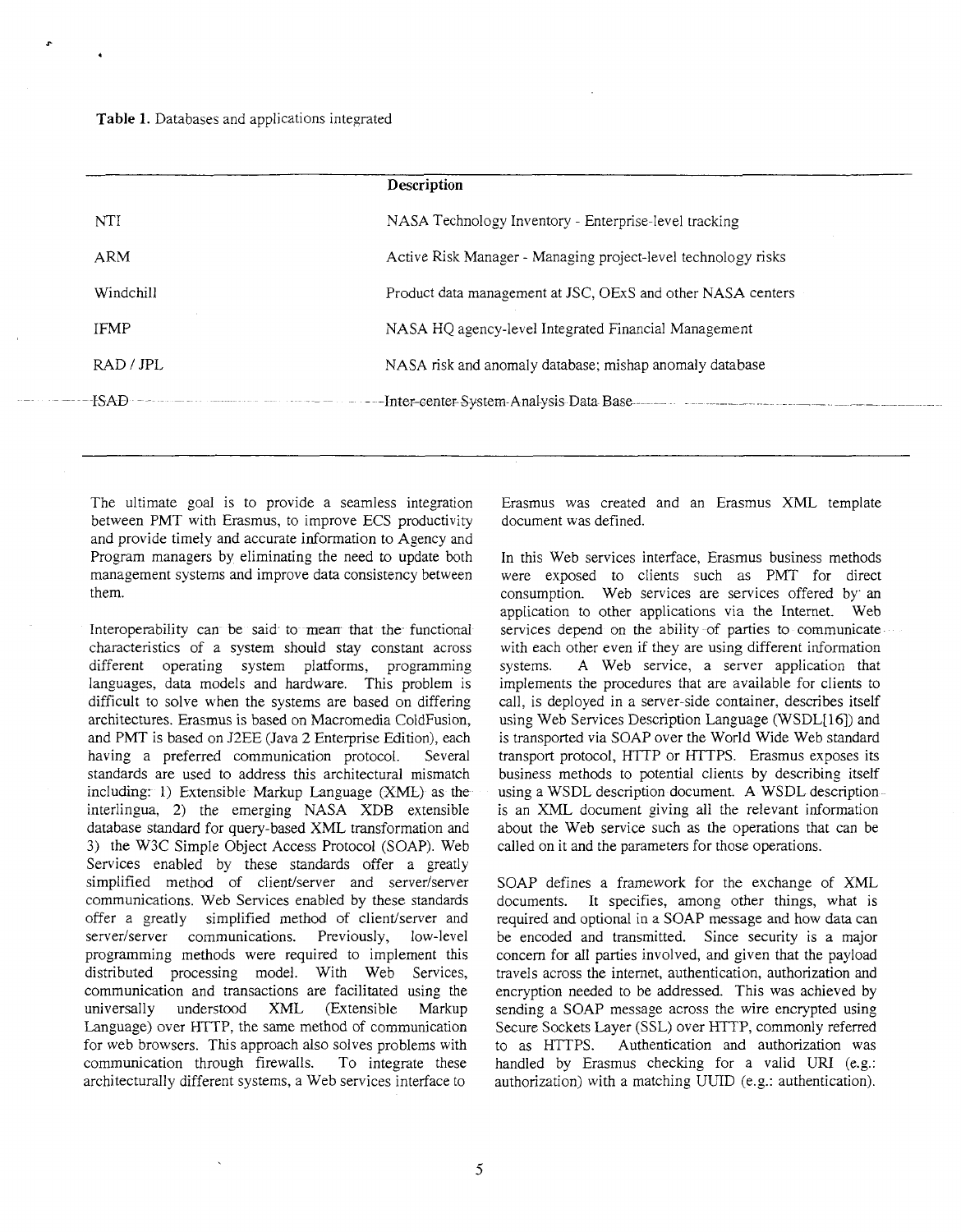

#### Figure 3. Erasmus-PMT Integration: System Architecture

In addition to creating a service endpoint for clients, Erasmus also defined the standard Erasmus XML template document containing the Erasmus specific business terms that will be completed by each client and sent within the SOAP payload. Any and all clients who wish to integrate with Erasmus must comply and map their data to the Erasmus template document schema. In order for PMT to comply, a data transformation was required as a preprocessing step before upload.

Integration Steps:

- Erasmus creates a standard Erasmus XML template document defining the Erasmus data model Erasmus creates a WSDL description and business method implementations, and then deploys them as Web services.
- Using the WSDL description, PMT creates Java client stubs, low-level classes that are needed by a client to communicate with a remote web service.

Runtime Scenario:

1. An ECS user logs into PMT where the monthly report is entered and submitted.

2. PMT makes the necessary calls to Netmark and applies Extensible Style Sheets (XSL) to transform the XML data to conform to the standard Erasmus XML template document.

3. PMT instantiates an Erasmus client stub and calls the appropriate business method, passing the XML data as a method parameter.

4. Erasmus begins processing the request by authenticating and authorizing the transaction, then parsing the XML document and updating the Erasmus backend.

5. Erasmus sends a return code back to PMT...

What is the returned to the user is an integrated document report in a format that is customizable by the end user. Information from various documents in extracted and integrated to form the final integrated document (report).

## **5. CONCLUSIONS**

G2G is enabling locally and globally optimized management of technology in NASA through two main mechanisms: 1) integration, and 2) composition. This improves communication across multiple stakeholders including review board, project and line management, and project team members. Improved communications around technology is critical to NASA's future.